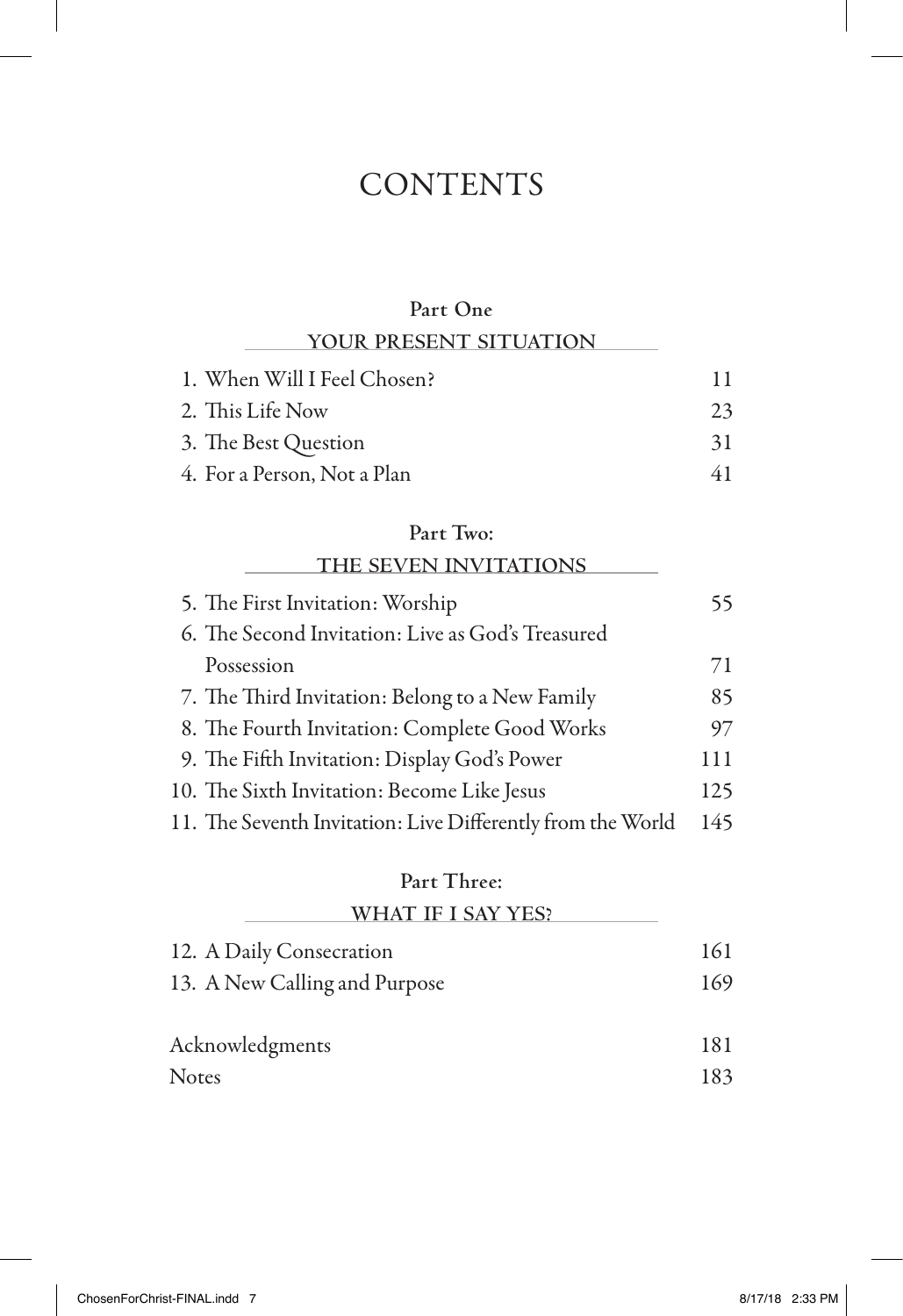#### CHAPTER 1

 $\rightarrow$ 

# WHEN WILL I FEEL CHOSEN?

*Who's going to want me? . . . Whoever's going to want me? Nobody will.* —Grace in Nicholas Evans's *The Horse Whisperer*

I roam around this snowy Pennsylvania neighborhood as the wind at my face feels like tiny teeth biting my cheeks. My teenage daughters will soon arrive home from school, and I'll welcome them with snacks of robust cheese, fresh bread, and dark chocolate while I prepare the lasagna, just like my friend—the neighborhood Italian Mama—taught me back in the days of our Italian cooking lessons. But first, I walk the streets I've now walked for ten years: past the glossy shrubs where I'll find sparrows' nests with speckled eggs in the spring, past the parking lot where I once led the neighborhood children in jump rope games, and back to the oak tree that one autumn provided enough acorns to make acorn flour for hearty bread. In a few months, the weeping cherry outside the bedroom window will bloom like pink fireworks. Then, I'll search the garden for yellow daffodils and the first signs of green leaves on the raspberry canes. *This is the life God gave me. This is the life He chose for me.*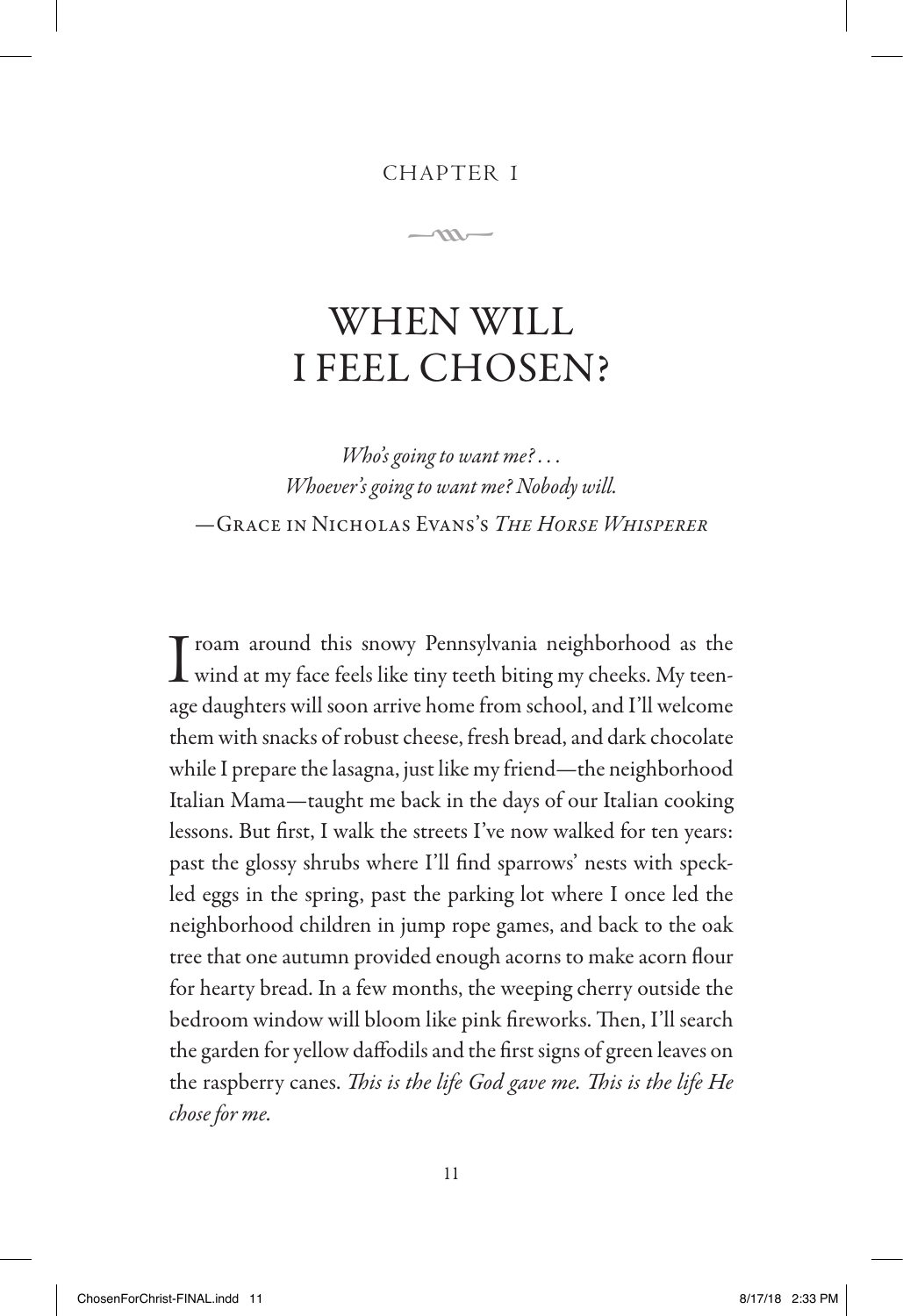But winter won't leave yet. And it feels like a bitter winter in my heart, too. I'm walking to calm a brewing storm inside of painful emotions that ruin the beauty of a winter walk and embarrass me with their immaturity: Once again I feel overlooked, ignored, and rejected because of an array of infractions like unavailable friends who socialize without me or how other women broadcast their writing and speaking success on social media as if to personally hurt my feelings. It's terrible. If someone else receives an honor at Penn State, I wonder why I wasn't picked. If someone else gains adoration and influence on social media, I wonder if I've squandered my time and should work harder at promoting myself so everyone will choose me to quote and to headline as their keynote speaker.

### *I don't want to feel this way anymore. It's killing me inside.*

But these thoughts feel so familiar they arrive like regular guests in my heart. I think back to all those times I wanted to be chosen for something or someone—a boy, an award, a school, a sorority, a job, a book contract. The list goes on. Even into adulthood, my heart jumps up and down like a rambunctious first-grader screaming, "Pick me! Pick me! Pick me!" And I'm that little girl Grace in the novel *The Horse Whisperer* who, even after undergoing a partial amputation of her leg, has only *one concern*. She cries out to her mother as she sobs on her bed, "Who's going to want me? . . . Whoever's going to want me? Nobody will."1

> *Jesus, heal this ache in me. When will I stop wanting to feel chosen?*

I slow my walk and consider the truth: The feeling of needing someone to choose us doesn't go away—even after we find our

 $-m-$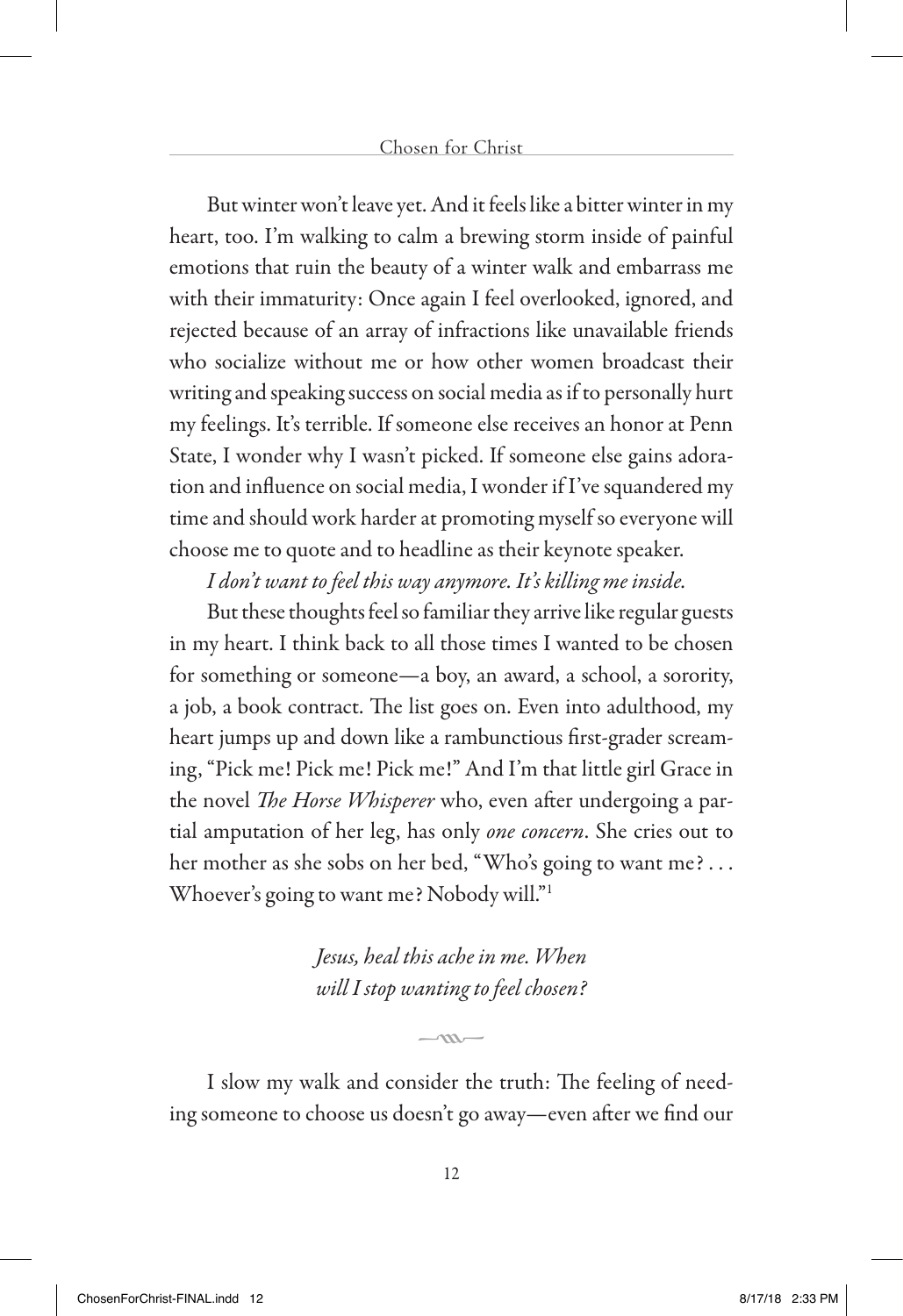marriage partner, our job, or any other person or experience we think will soothe this inescapable need. We shape our identity on how chosen we feel at any given time, both by people and for opportunities. As one of the deepest and sustained longings of the human heart, the need to feel chosen drives us to arrange our whole lives to chase that chosen feeling that might depart at times but always returns into our hearts as predictably as the seasons.

As I walked home on that snowy day, I remembered these words from Jesus as He speaks in John 15:16: ". . . I chose you and appointed you so that you might go and bear fruit—fruit that will last  $"$ 

#### *I chose you.*

### *I chose you and appointed you to bear fruit.*

As the snow fell in soft flakes, I knew that if God taught me more about my chosen identity, it could offer the remedy for past, present, and even future rejection. It would also provide certainty that God chose me for this exact life I'm living—to bear the fruit He appointed for me.

Can you imagine firmly settling in your mind that you've been chosen for Someone and that each new day you will step into a life chosen for you? Imagine the intimacy with Jesus available to you. Imagine the joy and peace of living a chosen life.

 $-m-$ 

God *chooses* us—described most clearly in Ephesians 1:3–13 where the apostle Paul writes to help Christians understand their identity in Christ. I had spent years studying chapter 2 of Ephesians and learning about my "seated" identity (2:6) that prompted the book *Seated with Christ*, but I somehow overlooked an even deeper and primary need of my heart in the chapter before: living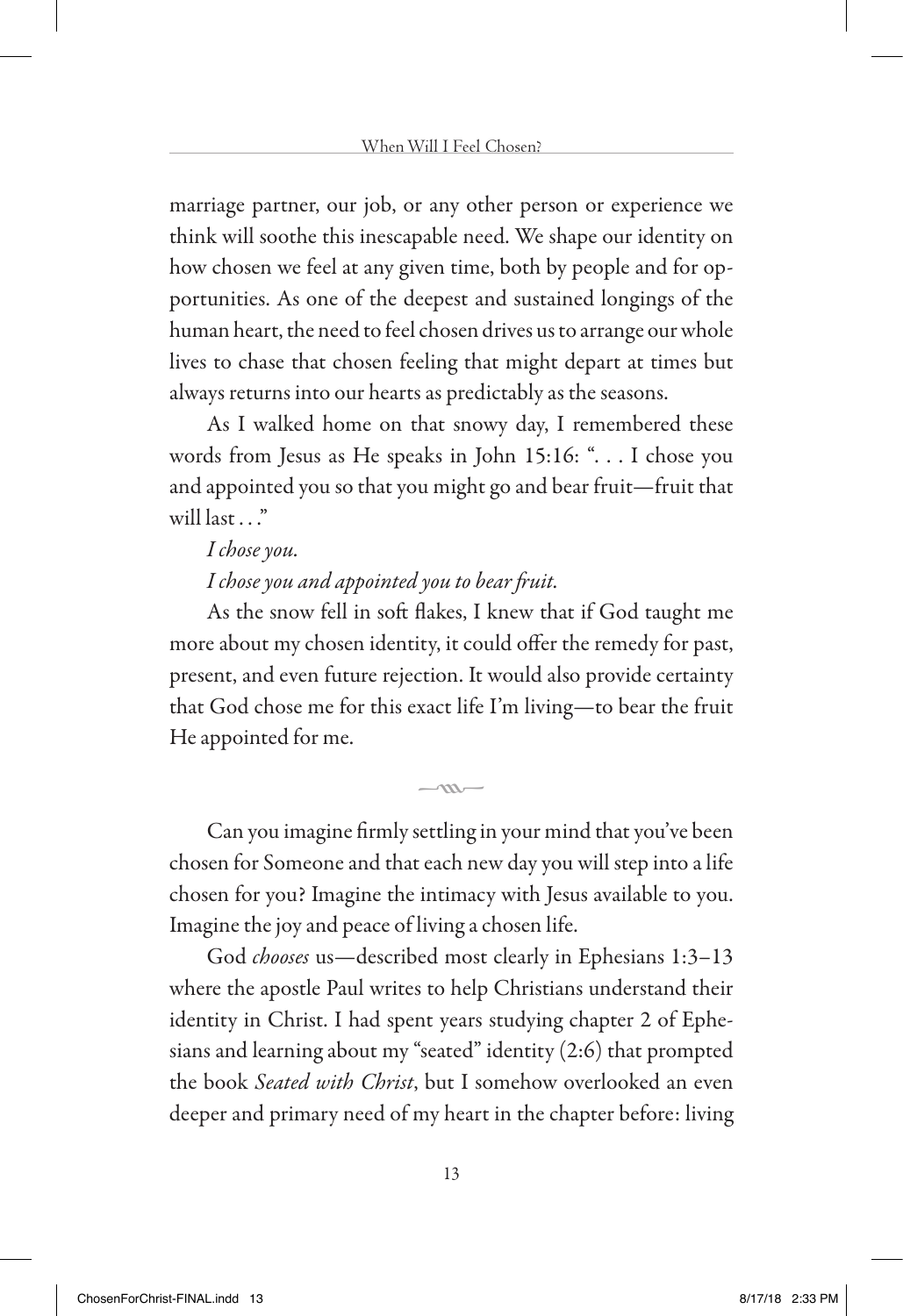as *chosen.* Knowing I was seated with Christ solved the problem of jealousy and comparison, and now this new word—chosen promised to repair an enduring fear of rejection from both people and opportunities. I could live in the reality of having already been chosen by the One my heart most wants.

Paul writes in Ephesians 1 that we are blessed "in the heavenly realms with every spiritual blessing" (v. 3). He insists that God "chose us in him before the creation of the world" and that He "predestined us for adoption" (vv. 4–5). Paul reminds us once more that "in him we were also chosen . . . according to the plan of him who works out everything in conformity with the purpose of his will" (v. 11).

Paul tells me I'm chosen and in John 15:16, Jesus tells me I'm chosen: "You did not choose me, but I chose you and appointed you so that you might go and bear fruit—fruit that will last—and so that whatever you ask in my name the Father will give you."

Even Peter tells me I'm part of a "chosen people" as he writes in 1 Peter 2:9, "But you are a chosen people, a royal priesthood, a holy nation, God's special possession, that you may declare the praises of him who called you out of darkness into his wonderful light." Just like Jesus, we are, as Peter writes, "rejected by humans but chosen by God and precious to him" (1 Peter 2:4b).

The Old Testament, too, announces repeatedly that God chooses people to be His treasured possession.2

This past year, I explored the single verb in Scripture—that God *chose* you and me—and I arrived at the life-changing conclusion that God not only chooses us personally for Jesus—we have, Scripture says, been "given" to Jesus ( John 17:24)—but He also arranges the opportunities and fruitfulness of our lives. Yet our chosen identity extends far beyond belonging and bearing fruit for God's kingdom. In fact, by examining this theologically rich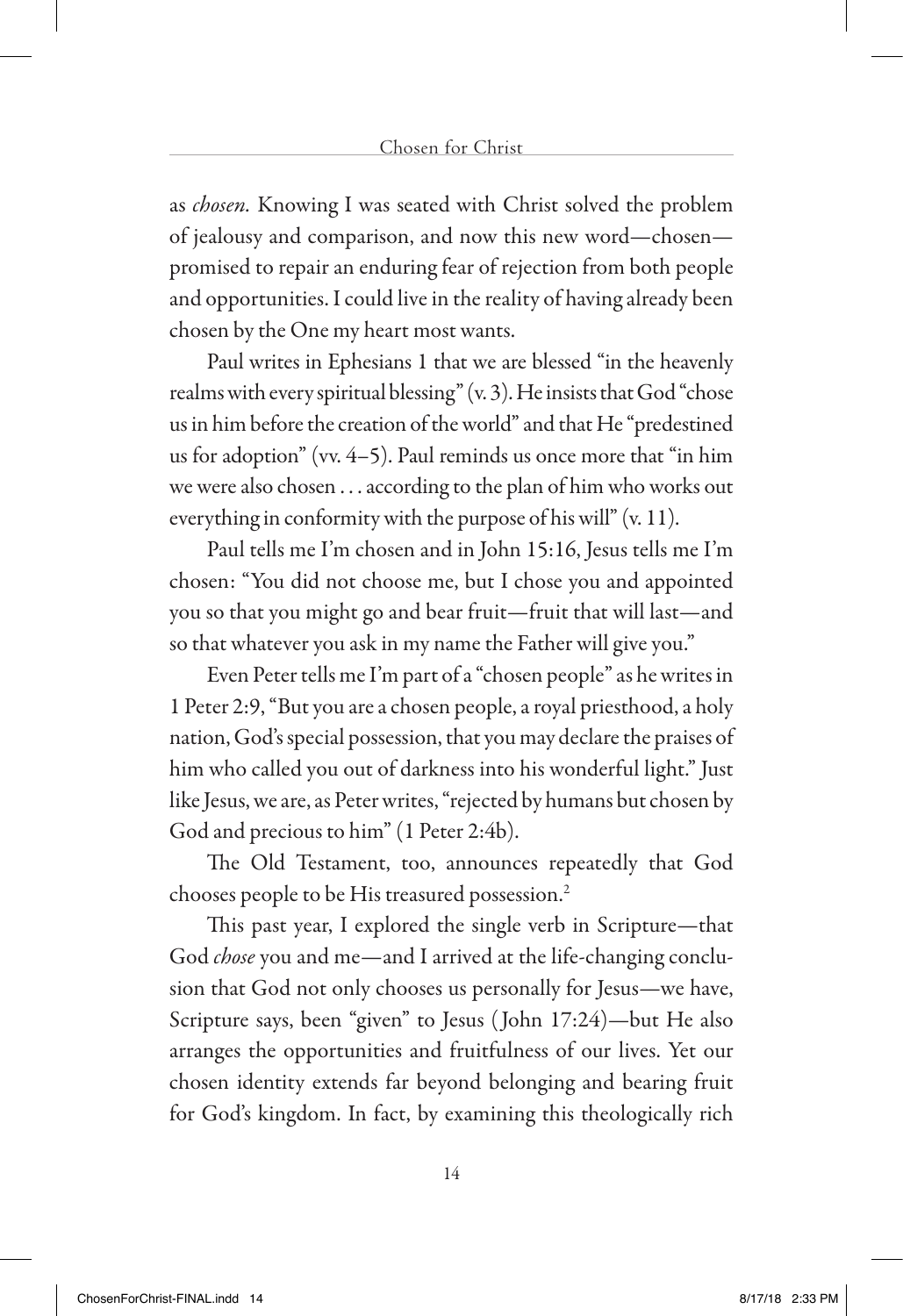verb in Scripture, I uncovered seven reasons why God chooses us that transformed my life. I'll share these reasons—which are His invitations to you—throughout this book, and I pray you'll experience the same profound realization that I did:

LIVE AS ONE *CHOSEN*— CHOSEN FOR AN EXTRAORDINARY GOD WHO INVITES US TO LIVE AN EXTRAORDINARY LIFE.

I need no longer live in rejection. I need no longer live in confusion about my calling.

I live as one *chosen*—chosen for Christ and His purposes. The verb became a stake in the ground, a solid marker that right here in my life I'm chosen for an extraordinary God who invites me to live an extraordinary life.

The word *chosen* serves as the balm for the ache of longing I feel in my own heart and learn about through the lives of thousands of young adults, college students, and professionals I've encountered in nearly two decades of college teaching and adult ministry. And I assume this might resonate with your own heart today:

*I'm tired of being ignored, passed over, and uncertain of my future. I'm mocked by my collection of rejection letters, of wedding invitations to everyone else's fairy tale, of promotions not granted, and prizes never awarded. It's always the other girl chosen, not me. Now I'm growing older and accumulating more and more rejection and uncertainty. If only I were chosen every once in a while. How different life would feel if someone chose me, if I were the special, favored one just once in my ordinary life!* 

Maybe you also feel like I once did in my mid-forties: maybe you did find a marriage partner and some measure of career success, but you still feel the same old ache. Before realizing my chosen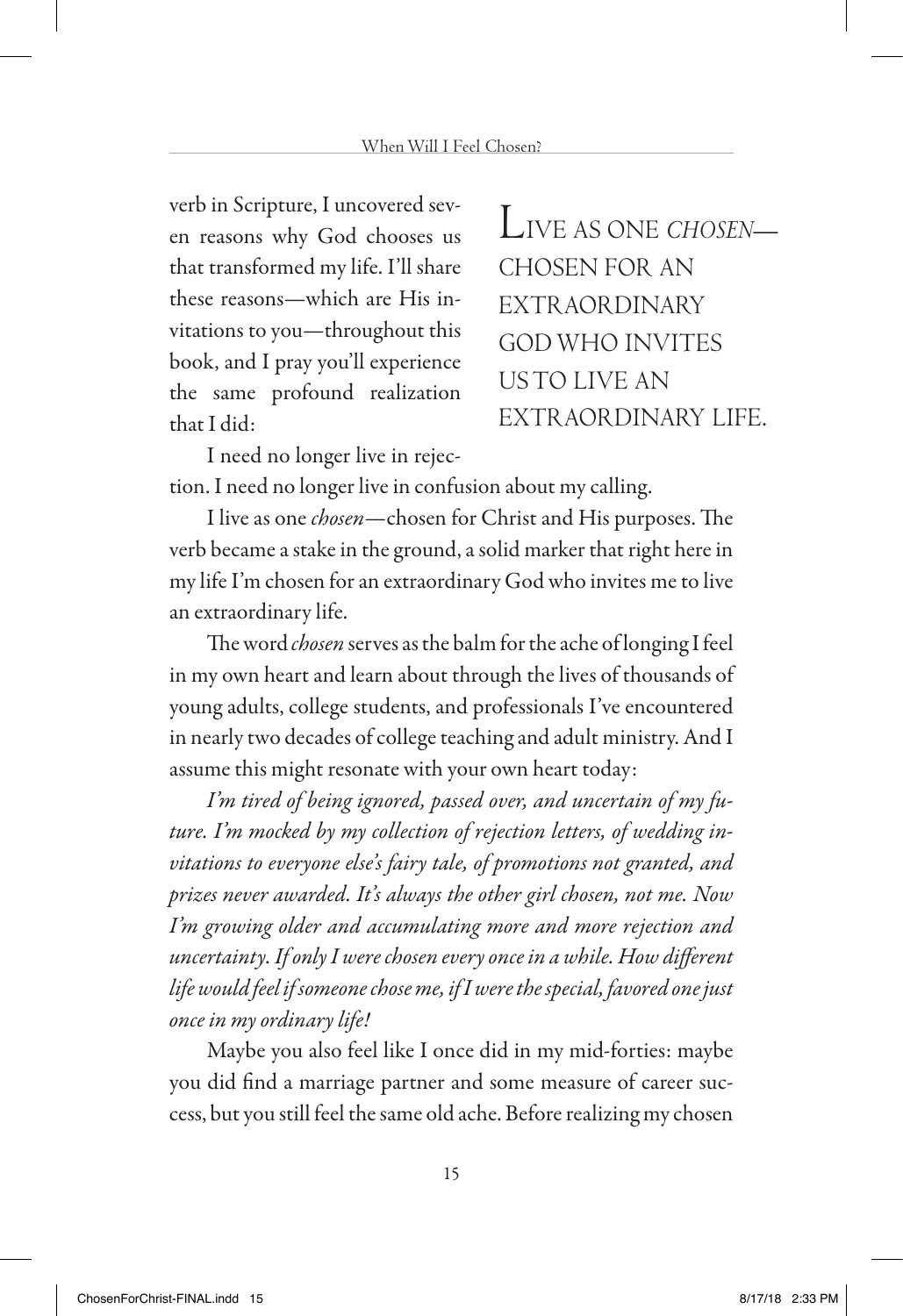identity, I often lived with a disorienting feeling that I didn't know exactly what I was supposed to be doing*. Did God really choose me for this life, in this career, with these people? How far does His choosing work extend? And why am I still waiting to feel chosen?* 

Unsure of God's choosing of my circumstances, and unable to fathom His loving, personal choosing of me for Jesus, I was waiting to be chosen for the next important opportunity that would bring significance and certainty to my life.

You know the feeling, right? You want a clear plan, grand goals, and a sense of a personal mission. Maybe, like me, you've been raised on the language of purpose, achievement, and calling. And now you worry you've missed something.

You feel confusion and dread instead of clarity and peace.

IT POISONS YOUR SOUL TO THINK THAT YOU AREN'T LIVING THE LIFE YOU'RE *CHOSEN TO LIVE*, AS IF GOD MADE A COSMIC BLUNDER WHEN IT CAME TO MANAGING YOU.

If you live with any degree of confusion, fear, or a sense of rejection that pollutes your life, we have more in common than you think.

It's a terrible way to live when you fight to be *chosen.*  It poisons you. And it poisons your soul to think that you aren't living the life you're

*chosen to live*, as if God made a cosmic blunder when it came to managing you.

Isn't there a better way to live? Is there anything in Scripture to heal us of this ancient need, this all-consuming longing? What does God tell us?

 $\sim$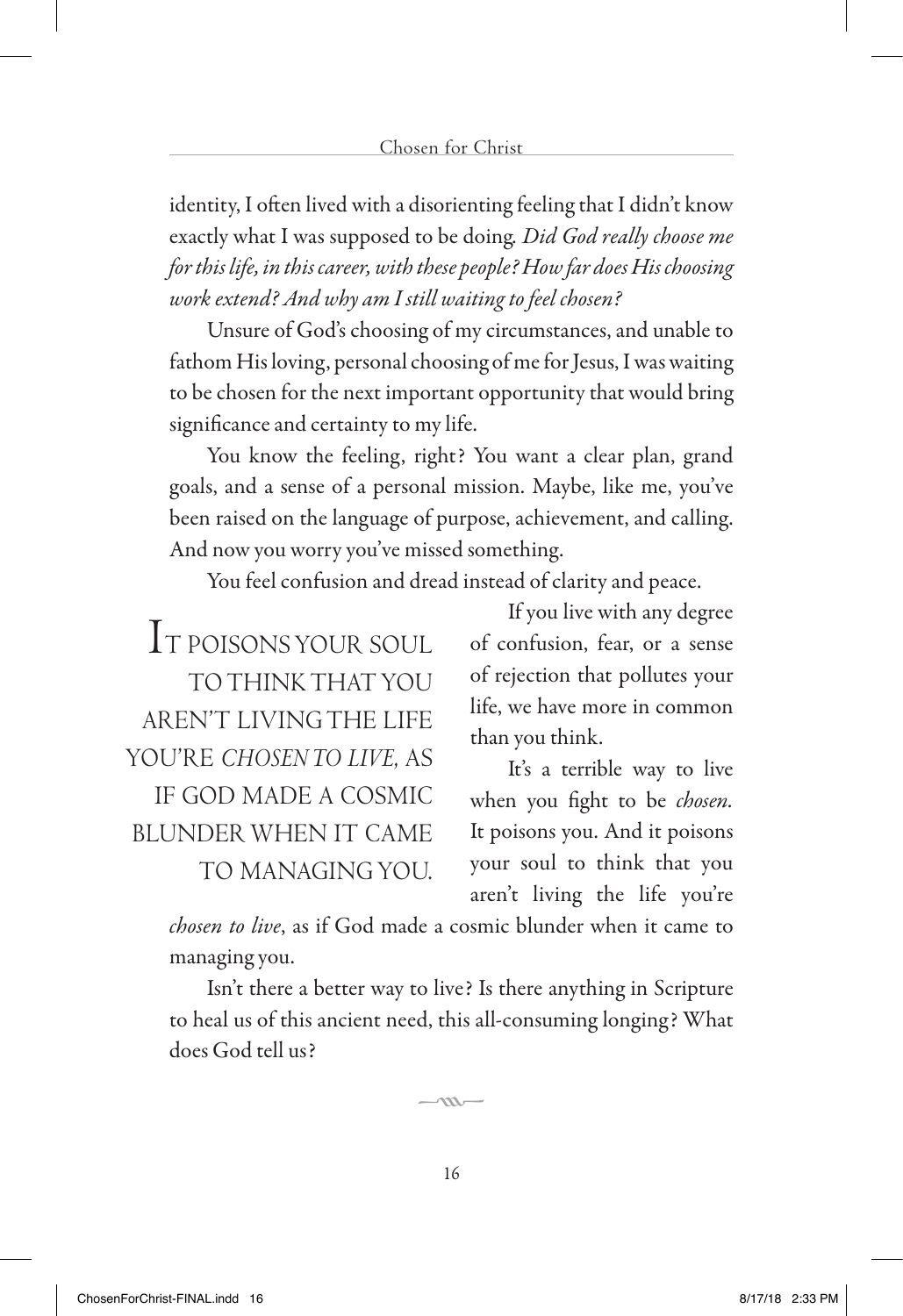An apostle of Jesus Christ named Peter writes to scattered, uncertain, and discouraged Christians to remember their identity and their calling. Peter knows about a chosen life. Peter's the kind of man so passionate about Jesus that when he sees Jesus on the shore from where he sat in his fishing boat, he "threw himself into the sea" to swim to Jesus ( John 21:7b esv). If you follow Peter's life in the book of Acts, you'll read of how God empowered his speaking and performed incredible miracles through him, like healing a man unable to walk and raising a woman from the dead. God also speaks to Peter in a special vision and sends an angel to rescue him from prison. People were so amazed by God's work through Peter that they brought their sick near him "so that at least Peter's shadow might fall on some of them" (Acts 5:15).

Peter knew Jesus, loved Jesus, and served Jesus in supernatural ways. This ordinary fisherman declares this:

But you are a chosen people, a royal priesthood, a holy nation, God's special possession, that you may declare the praises of him who called you out of darkness into his wonderful light. (1 Peter 2:9)

You are—along with others—chosen, royal, holy, God's special possession. You live in His wonderful light.

I read these words from my worn green Bible as I sit in the mustard recliner by the window. The weeping cherry, stark and icy, stretches out dark, curled fingers of branches. I'm praying that Peter's words sink in deeply as I look more carefully at the passage.

As a college writing instructor and lover of verbs, I immediately note the present tense description of God's people—that includes you and me—as *currently* chosen, royal, holy, and special.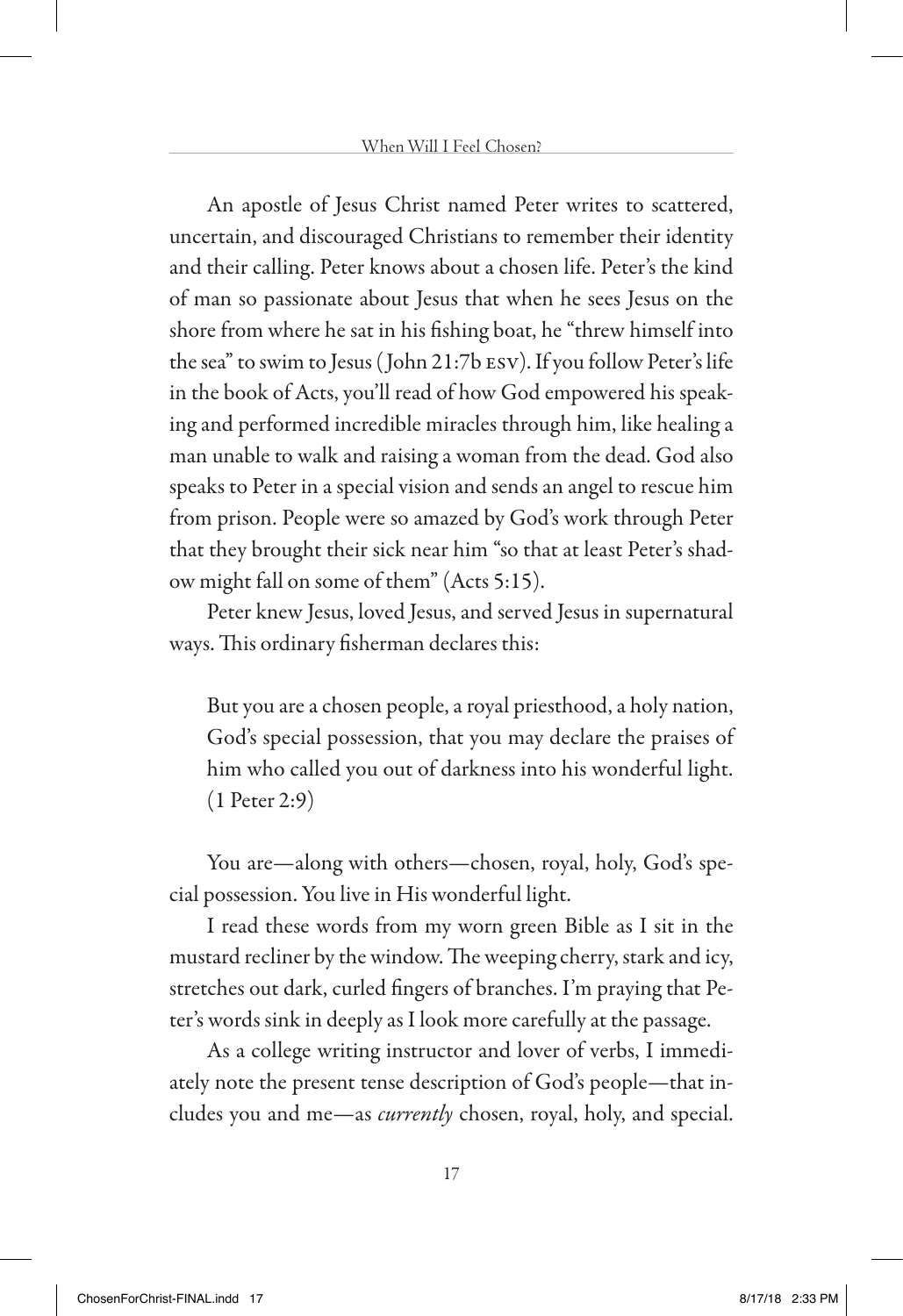This isn't something that's going to happen to us in a heavenly future; it's happening *now*. Peter doesn't say, "You *will be* a chosen people"—he says, "You *are* a chosen people."

These verses teach we are chosen, royal, and God's special possession. We are chosen to live in the presence of God and declare how He saved us from darkness. If you were to look for other references to our chosen identity, you would find Paul writing this in Ephesians 1:11 (esv): We are chosen "according to the purpose of him who works all things according to the counsel of his will." God, therefore, chooses us and works out *all things* in our lives according to His good and loving plans. Before we learn anything else about why God chooses us, it matters most of all that we understand God as not only declaring our identity as His special, chosen possession, but also as a God working out the details of our lives.

This twofold understanding of our chosen identity—as called to belong to a loving God and to the life He has designed for us answers the predictable cry of our heart to feel chosen and also anchors us when life feels confusing and painful. We can declare this:

*He chose me. I belong to God. I am precious to Him. Because God brings everything in my life under His control, I trust that I'm chosen for this life, in this place, with these people, at this time in history, with work God ordains for me and enables me to do by the power of the Holy Spirit.* 

As I wondered about our chosen identity, I began to ask *why* God chose me. Is it for my perfect life plan to work out? In Colossians 1:16b, we read, "all things have been created through him and for him." Was I created *for* Jesus? If so, what if, instead of longing to be chosen for certain external things—people, places, and

 $-\infty$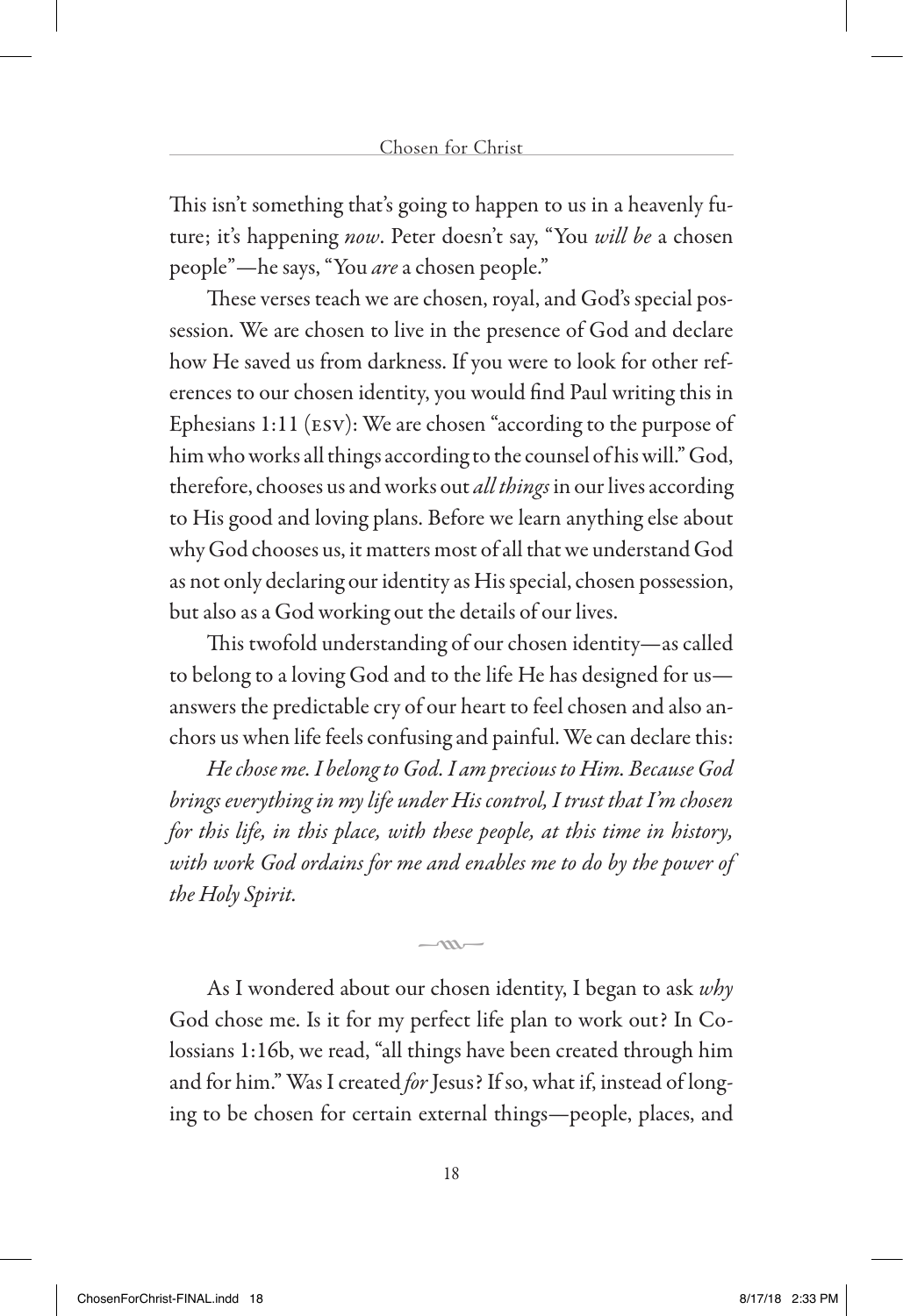professions—we realize we're chosen to belong to Jesus for His purposes, not our own? What happens when we believe we are chosen for Christ and not for ourselves? And what if the point of today isn't our plan but rather to respond to the seven reasons God chose us for Christ?

This means we're chosen for a Person, not a perfect life plan.

Now, instead of finding the perfect calling, a personal mission, and a fulfilling life, we might search the Scriptures to learn more about how God invites us to live. In fact, by doing so, we find a set of governing principles that revolutionizes how we experience daily life. Your life plan assumes secondary importance; it comes as a byproduct of living as God intends. Your mission and vision will naturally overflow as you abide with Jesus as His chosen one.

As I explored that little verb *chose*, I discovered that the reasons why God chooses us have very little—if not nothing at all—to do with personal impact and career success. The reasons God chooses us orchestrate a biblical purpose for living that begins with living radically different lives that exalt Jesus Christ. Chosen people step into abundant life because of Jesus. We step into the life we've been missing all this time . . . because of Jesus.

The life you've been missing starts today.

#### **GOD'S INVITATION TO YOU**  $-m-$

Each new day let's see our circumstances as invitations to seven biblical purposes that we are going to explore together. God's invitations to His chosen people include:

*Worship*—1 Peter 2:9

*Live as God's Treasured Possession*—Deuteronomy 14:2b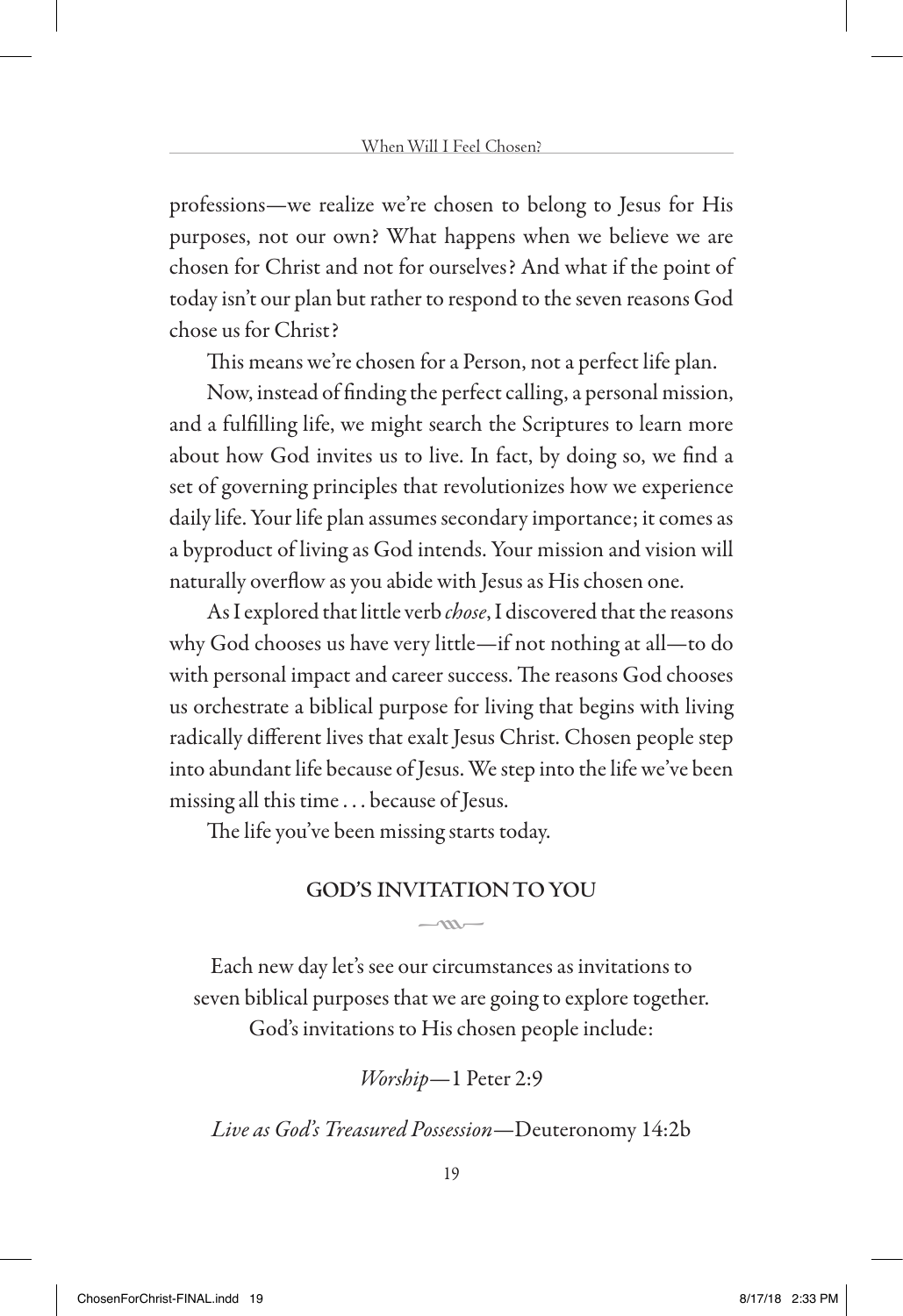*Belong to a New Family*—Ephesians 2:19 *Complete Good Works*—John 15:16 *Display God's Power*—Psalm 65:5 *Become Like Jesus*—Romans 8:29 *Live Differently from the World*—Romans 12:2

I think about my day so differently as a chosen woman; I look at circumstances and understand them as opportunities to experience the Christian life in these seven ways. And now, the same Pennsylvanian neighborhood walk, the same march across Penn State's campus, swinging my blue striped bag and sloshing my coffee, to arrive to my advanced writing classes, and the same ordinary rhythms of family life of baking and housecleaning mean something so different. It's a life of knowing to whom I belong and why I'm here.

Living a chosen life sets us free from the need to find validation anywhere else but in God—even when everyone else gains attention or awards. We don't need anyone else or any experience to make us feel special or valued. And we're set free to settle into our lives because we believe God chose us for the life we're living.

And now, we take the first step into this chosen life.